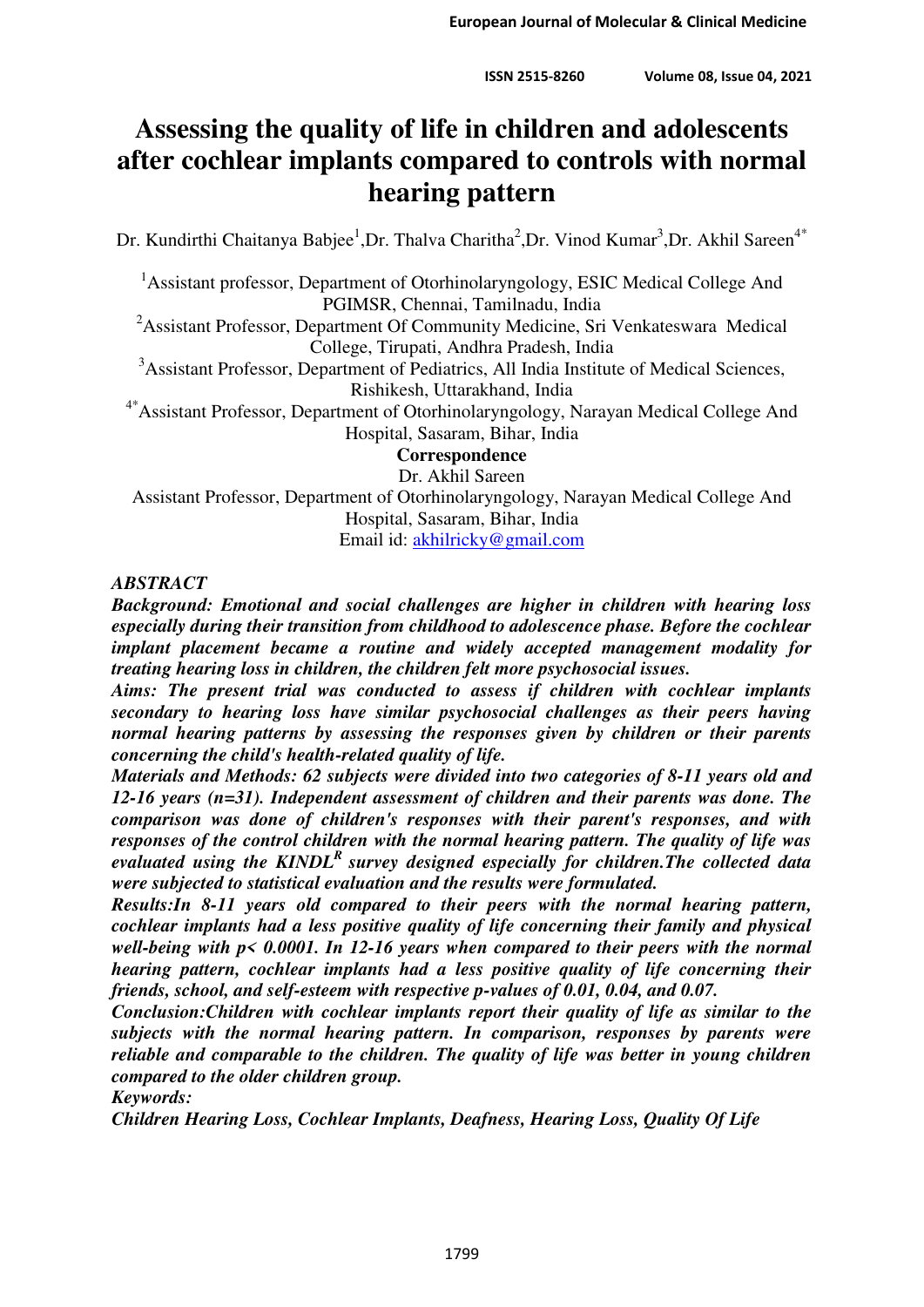**ISSN 2515-8260 Volume 08, Issue 04, 2021**

## **INTRODUCTION**

Emotional and social challenges are higher in children with hearing loss especially during their transition from childhood to adolescence phase. Before the cochlear implant placement became a routine and widely accepted management modality for treating hearing loss in children, the children felt more social, emotional, and family-related pressures along with low self-esteem as described previously in the literature.<sup>1</sup> The data reports that deaf children tend to be more impulsive have higher emotional problems than their normal counterparts, difficulty in making friends, feel less accepted socially, and adjustment issues in peers. These problems were largely reduced with the usage of multichannel cochlear implants, allowing better language, speech, social adjustment, and psychological benefits among implant users.<sup>2</sup> Previous literature work largely focused on proxies such as parents to record the responses of

deaf children concerning their quality of life-based on mental, physical, and social domain. However, including parents as responders might be appropriate owing to their insight and interest in child development; parents do not directly report the insight of the children with deafness.<sup>3</sup> Hence, the responses should be directly involved in assessing the quality of life.It was also seen that using cochlear implants improved quality of life (QoL) in children where QoL was higher with more length implant and lesser in subjects with higher age of implant placement as reported by both children and their parents.<sup>4</sup>

Although extensive research has been done on hearing impairment in children with large improvements in the areas of technological, medical, linguistic, and pedagogy related aspect with advancement in knowledge concerning hearing loss and hearing aids especially cochlear implants. Relatively scarce data in the literature focus on emotional, social, and physical aspects concerning quality of life in children with cochlear implants from the children's perspective and frequency of using these implants.<sup>5</sup> Hence, the present trial was conducted to assess if children with cochlear implants secondary to hearing loss have similar psychosocial challenges as their peers having normal hearing patterns by assessing the responses given by children or their parents concerning the child's health-related quality of life.

### **MATERIALS AND METHODS**

The present cross-sectional trial was carried out to compare and assess the quality of life in deaf children with cochlear implants and their peers with normal hearing patterns. The study included a total of 62 subjects included after obtaining clearance from the concerned Ethical committee. The subjects were recruited from the patients visiting the Outpatient Department, Department of Otolaryngology, Institute of Medical Sciences, Banaras Hindu University, Varanasi from June 2016 to May 2017 and had cochlear implants placed in them, after obtaining the informed consent.

The inclusion criteria for the study were subjects having severe hearing loss and were treated with at least one cochlear implant for the same and the subjects willing to participate in the study. The exclusion criteria were the subjects not willing to participate and not able to respond to the questionnaire. The questionnaire was given both in Hindi and English to all the participants. The children and their parents were divided into two categories based on their age. The two categories were 8-11 years old and 12-16 years old each having 31 subjects. Independent assessment of children and their parents was done. The comparison was done of children's responses with their parent's responses, and with responses of the control children with the normal hearing pattern.

The quality of life was evaluated using the  $KINDL<sup>R</sup>$  survey designed especially for children. The survey assesses psychological well-being, functioning in school, physical well-being, friends, self-esteem, and family. The survey uses a scale of 0-100 where 0 represents the minimum score and 100 the maximum score.  $KINDL<sup>R</sup>$  uses five-point scales with responses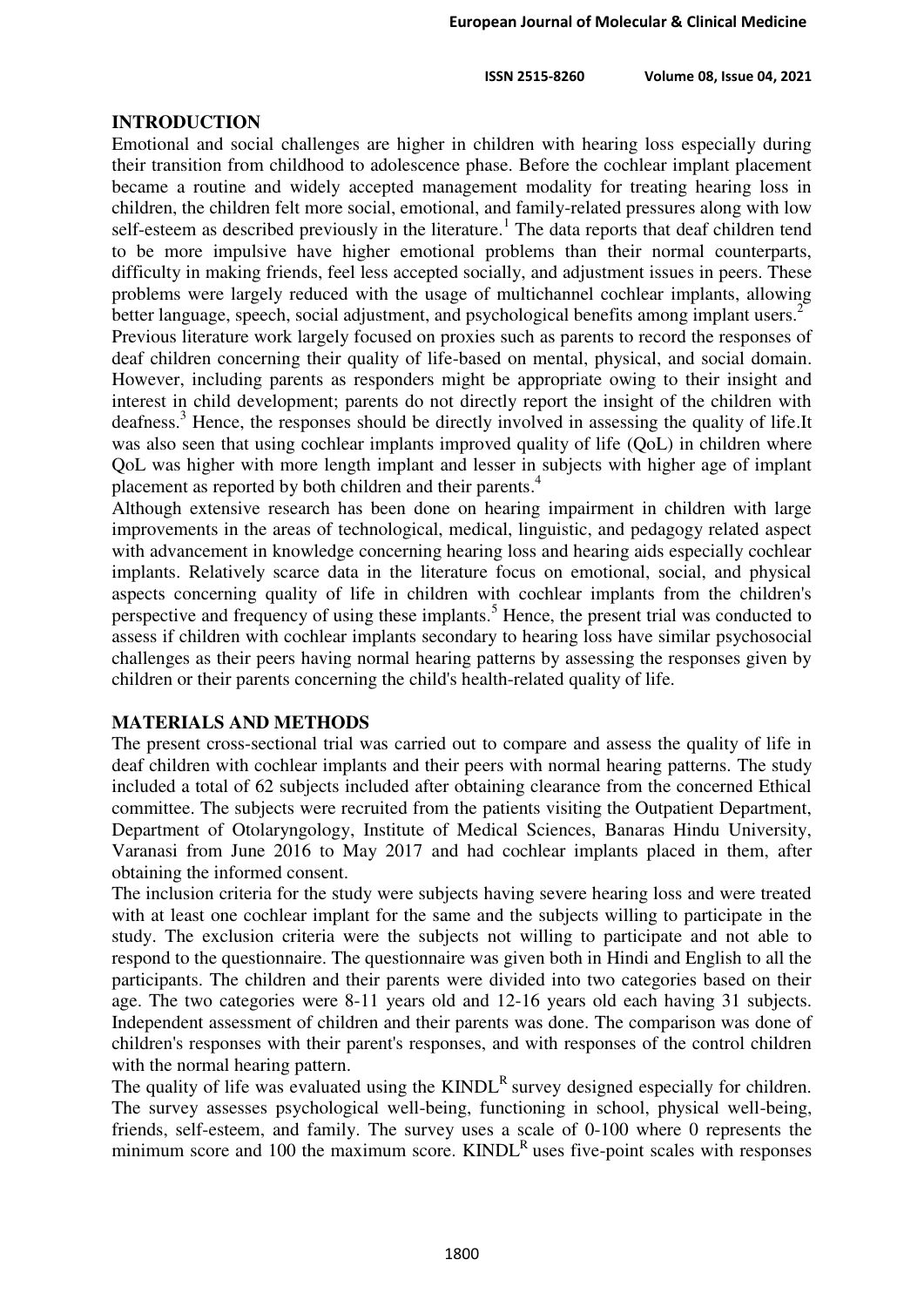as never, seldom, sometimes, often, and all the time. All the study participants completed and responded to the questionnaire independently.

The collected data were subjected to the statistical evaluation using SPSS software version 21.0, 2012, Armonk, NY, ANOVA, and t-test. The results were formulated keeping the level of significance at p˂0.05.

# **RESULTS**

The present trial was conducted to assess if children with cochlear implants secondary to hearing loss have similar psychosocial challenges as their peers having normal hearing patterns by assessing the responses given by children or their parents concerning the child's health-related quality of life. The study included 62 subjects divided into two groups having 31 subjects each. The demographic characteristics of the study subjects are listed in Table 1.

| <b>Characteristics</b> | <b>Variable</b>                     | Group I: 8- |                | Group II:     |                |
|------------------------|-------------------------------------|-------------|----------------|---------------|----------------|
|                        |                                     | 11 years    |                | $12-16$ years |                |
|                        |                                     | $\%$        | N              | $\%$          | N              |
| Mean age (years)       |                                     | 9.7         |                | 14.1          |                |
| Gender                 | Females                             | 54.83       | 17             | 67.74         | 21             |
|                        | Males                               | 45.16       | 14             | 32.25         | 10             |
| Deafness               | Cytomegalovirus (CMV)               | 3.22        | 1              | 3.22          | 1              |
| Etiology               | Ototoxicity                         | 9.67        | 3              | 0             | $\theta$       |
|                        | Connexin 26                         | 3.22        | 1              | $\Omega$      | 0              |
|                        | Waardenburg                         | 6.45        | $\overline{2}$ | $\Omega$      | 0              |
|                        | <b>Enlarged Vestibular aqueduct</b> | 6.45        | 2              | 6.45          | $\overline{2}$ |
|                        | Meningitis                          | 9.67        | 3              | 12.90         | 4              |
|                        | Other causes                        | 6.45        | $\overline{2}$ | 16.12         | 5              |
|                        | Unknown                             | 54.83       | 17             | 61.29         | 19             |
| Mode of                | Cued Speech                         | 3.22        |                | 0             | $\Omega$       |
| Communication          | Oral                                |             | 27             | 70.96         | 22             |
|                        | <b>Total Communication</b>          | 9.67        | 3              | 29.03         | 9              |

**Table 1: Demographic characteristics of the study subjects** 

It was seen that mean age for 8-11 years and 12-16 years subjects was 9.7 years and 14.1 years respectively. Group I had  $54.83\%$  (n=17) females and Group II had  $67.74\%$  (n=21) females. In Group I deafness etiology was attributed to CMV, ototoxicity, Connexin 26, Waardenburg, Enlarged Vestibular aqueduct, Meningitis, Other causes and unknown in respectively 3.22% (n=1), 9.67% (n=3), 3.22% (n=1), 6.45% (n=2), 6.45% (n=2), 9.67%  $(n=3)$ , 6.45%  $(n=2)$ , and 54.83%  $(n=17)$  subjects, whereas, in Group II, it was CMV (3.22%, n=1), Enlarged Vestibular aqueduct (6.45%, n=2), and meningitis (12,90%, n=4). Cued speech, oral communication, and total communication was seen in 3.22% (n=1), 87.09%  $(n=27)$ , and 9.67%  $(n=3)$  subjects in Group I respectively, and in 0%, 70.96%  $(n=22)$ , and 29.03% (n=9) subjects respectively.

The present study showed that in children with the age group of 8-11 years when compared to their peers with the normal hearing pattern, it was seen that the subjects with cochlear implants had a less positive quality of life concerning their family and physical well-being with p<0.0001. The respective mean values concerning physical well-being and family functioning in the cochlear implant group were 94.79±19.33 and 72.59±15.50 compared to children with normal hearing where mean values were  $75.61\pm13.60$  and  $89.01\pm13.01$ . Concerning emotional well-being, functioning in school, friends, self-esteem, and total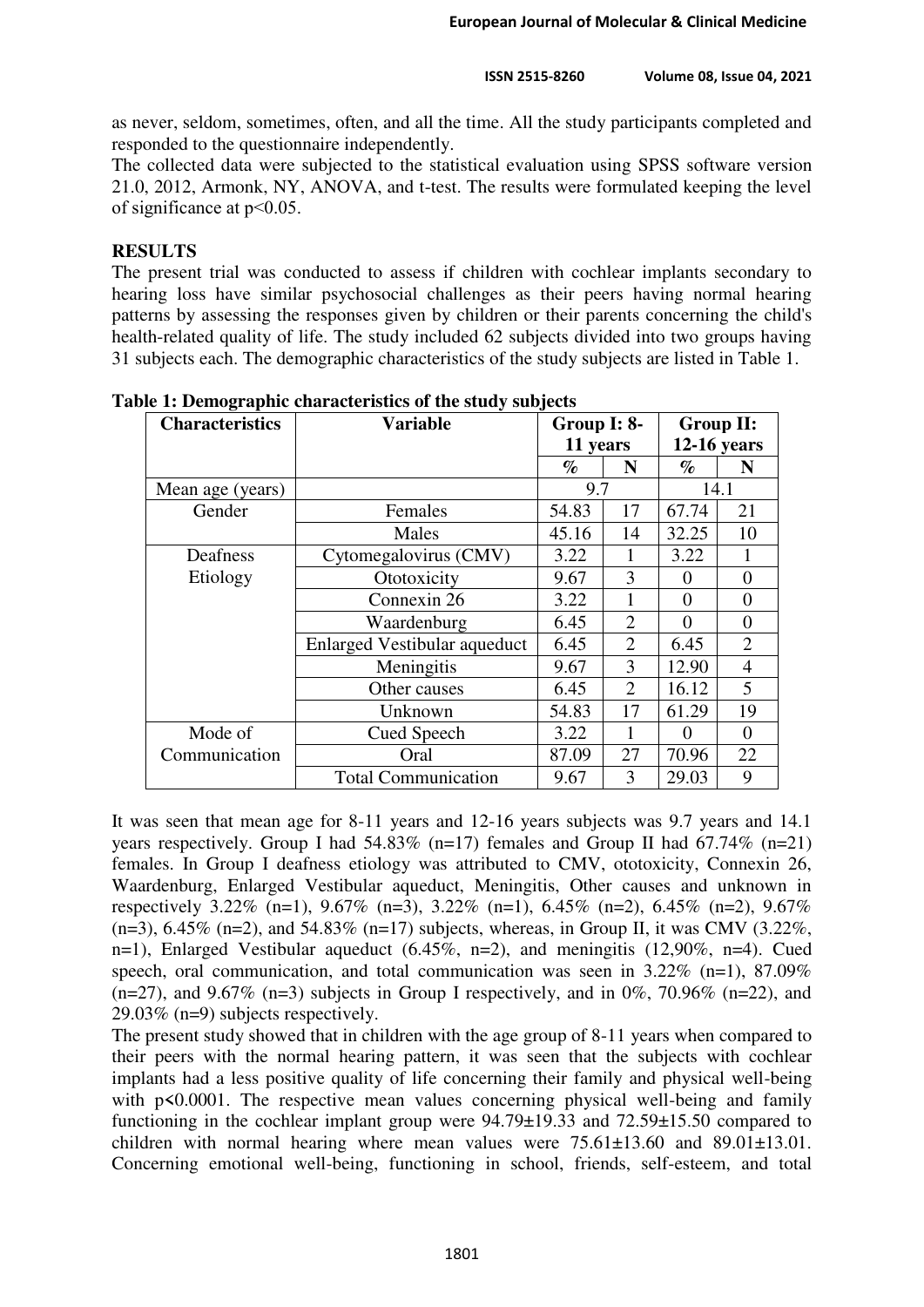#### **ISSN 2515-8260 Volume 08, Issue 04, 2021**

survey the results were non-significant with respective p-values of 0.945, 0.459, 0.373, 0.013, and 0.538. On comparing children with cochlear implants to the responses of their parents, it was seen that the responses of parents were comparable to the children with cochlear implants concerning all sub-scales and total scales, the p-values for emotional well-being, physical well-being, self-esteem, and family was 0.845, and for functioning in school and friends the respective p-values were 0.212 and 0.241 (Table 2).

**Table 2: Comparison of Quality of life in 8-11 years old children to their parents and children with a normal hearing pattern** 

| <b>Parameter</b> | <b>Children with</b> | <b>Children</b> with  | <b>P-value</b> | <b>Mean difference in</b> | <b>P.</b> |
|------------------|----------------------|-----------------------|----------------|---------------------------|-----------|
|                  | Cochlear             | <b>Normal Hearing</b> | (one-way       | children with             | value     |
|                  | Implant              | <b>Pattern</b>        | <b>ANOVA</b> ) | implants and their        | (paired   |
|                  | $(Mean \pm S.D)$     | $(Mean \pm S.D)$      |                | parents(Mean±S.D)         | t-test)   |
| Physical         | 94.79±19.33          | $75.61 \pm 13.60$     | ${}< 0.0001$   | $-0.86 \pm 14.75$         | 0.845     |
| well-being       |                      |                       |                |                           |           |
| Friends          | 74.79±16.36          | 78.18±13.27           | 0.373          | $5.11 \pm 18.09$          | 0.241     |
| Self-esteem      | 78.43±17.72          | $66.8 \pm 18.42$      | 0.013          | $1.3 \pm 19.97$           | 0.845     |
| Family           | 72.59±15.50          | 89.01±13.01           | ${}< 0.0001$   | $1.73 \pm 16.96$          | 0.845     |
| Total            | $75.37+9.20$         | $76.77 \pm 8.63$      | 0.538          | $0.25 \pm 9.70$           |           |

In children with the age group of 12-16 years when compared to their peers with the normal hearing pattern, it was seen that the subjects with cochlear implants had a less positive quality of life concerning their friends, school, and self-esteem with respective p-values of 0.01, 0.04, and 0.07. The respective mean values concerning friends, school, and self-esteem in the cochlear implant group was  $68.37\pm23.01$ ,  $55.26\pm20.46$ , and  $70.17\pm21.45$ compared to children with normal hearing where mean values were  $78.27 \pm 12.69$ ,  $68.38 \pm 13.62$ , and 60.81±19.19.Concerning emotional well-being, physical well-being, family, and total survey the results were non-significant with respective p-values of 0.376, 0.651, 0.788, and 0.349 (Table 3). On comparing children with cochlear implants to the responses of their parents, it was seen that the responses of parents were comparable to the children with cochlear implants concerning all sub-scales and total scales, the p-values for emotional well-being, physical well-being, self-esteem, friends, and family was 0662, and for functioning in school the p-value was0.002 which was overestimated by parents (Table 3).

| Table 3: Comparison of Quality of life in 12-16 years old children to their parents and |  |
|-----------------------------------------------------------------------------------------|--|
| children with a normal hearing pattern                                                  |  |

| <b>Parameter</b>         | <b>Children with</b><br><b>Cochlear</b><br>Implant<br>$(Mean \pm S.D)$ | <b>Children with</b><br><b>Normal</b><br><b>Hearing</b><br><b>Pattern</b><br>$(Mean \pm S.D)$ | <b>P-value</b><br>(one-way<br>ANOVA) | <b>Children with</b><br>implants and<br>their parents<br>$(Mean \pm S.D)$ | <b>P</b> -<br>value<br>(paired<br>t test) |
|--------------------------|------------------------------------------------------------------------|-----------------------------------------------------------------------------------------------|--------------------------------------|---------------------------------------------------------------------------|-------------------------------------------|
| Emotional<br>well-being  | $76.23 \pm 16.07$                                                      | $79.47 \pm 12.32$                                                                             | 0.376                                | $2.38 \pm 14.45$                                                          | 0.662                                     |
| Functioning<br>in school | $55.26 \pm 20.46$                                                      | $68.38 \pm 13.62$                                                                             | $0.014*$                             | $-12.11 \pm 17.89$                                                        | $0.002*$                                  |
| Physical<br>well-being   | $70.58 \pm 23.65$                                                      | 72.88±15.29                                                                                   | 0.651                                | $-1.27 \pm 18.28$                                                         | 0.662                                     |
| Friends                  | $68.37 \pm 23.01$                                                      | $78.27 \pm 12.69$                                                                             | $0.040^*$                            | $4.4 \pm 21.80$                                                           | 0.662                                     |
| Self-esteem              | $70.17 \pm 21.45$                                                      | $60.81 \pm 19.19$                                                                             | $0.075^*$                            | $-2.01 \pm 18.27$                                                         | 0.662                                     |
| Family                   | 78.85±12.96                                                            | 77.8±17.34                                                                                    | 0.788                                | $2.74 \pm 16.10$                                                          | 0.662                                     |
| Total                    | $69.74 \pm 12.60$                                                      | $72.4 \pm 9.40$                                                                               | 0.349                                | $-0.93 \pm 12.04$                                                         |                                           |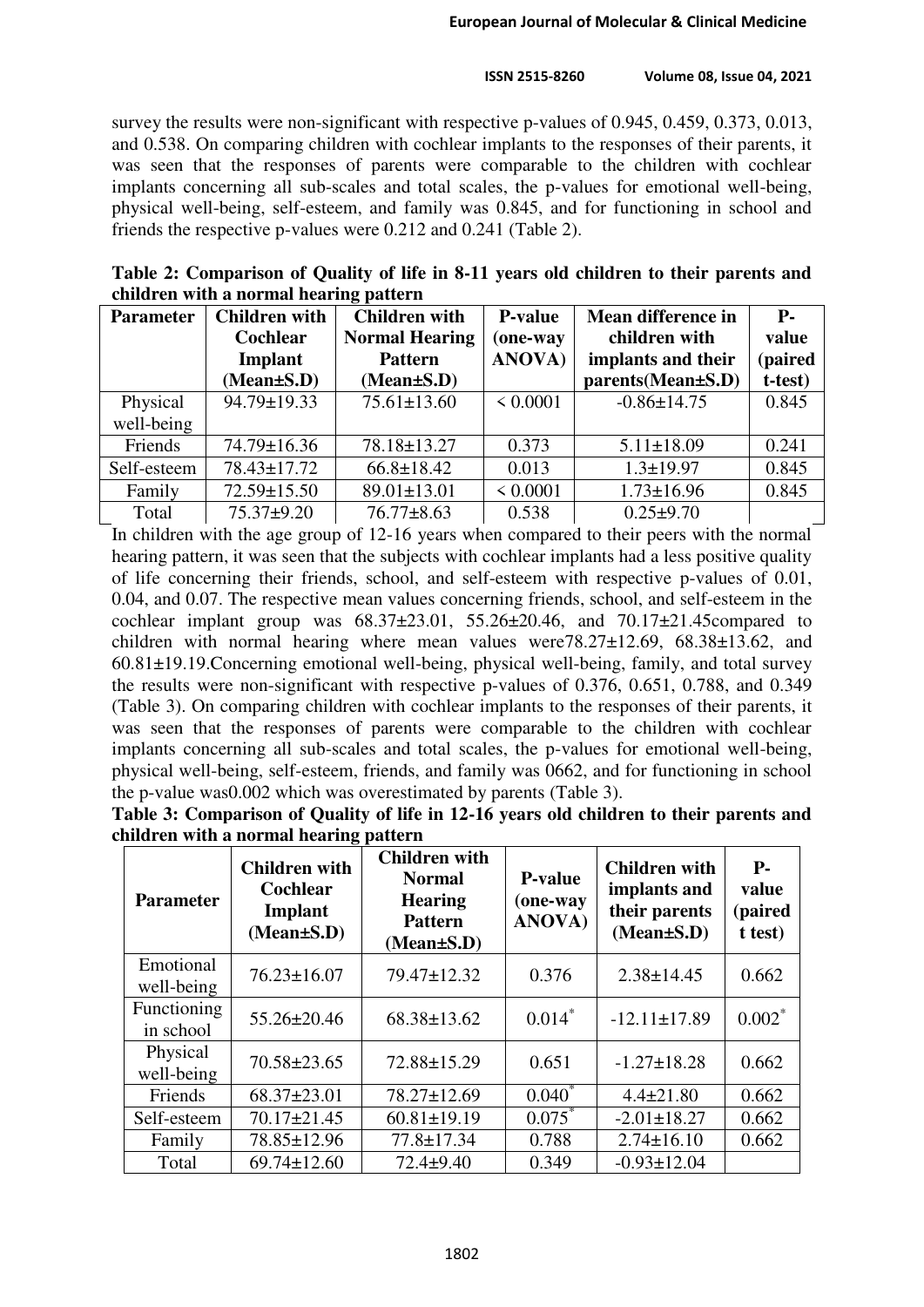It was also seen that in 8-11 years old children, the subjects with higher reported deafness age had a better quality of life. In the 12-16 years age group, subjects with cochlear implants for longer duration and at a younger age had a more positive quality of life. The overall quality of life was better in 8-11 years old children compared to 12-16 years old children.

# **DISCUSSION**

The results of the study showed that overall quality in children of all ages with cochlear implants was similar to their controls with normal hearing pattern with 8-11-year-old children showing less positive QoL concerning family than normal hearing children. More positive QoL was reported in younger children compared to adolescents. The responses by children and parents were comparable except for school functioning which was overestimated by parents compared by themselves in the 12-16 years age group.These findings show that quality of life is not affected negatively in children with cochlear implants. These results were consistent with the previous studies of Sahli S et al<sup>6</sup> in 2006 and Percy-Smith L et al<sup>7</sup> in 2008 and were contrasted to Huber et al<sup>8</sup> in 2005 where QoL was less positive than the normal hearing group.

In children with the age group of 8-11 years when compared to their peers with the normal hearing pattern, it was seen that the subjects with cochlear implants had a less positive quality of life concerning their family and physical well-being with p**<**0.0001. This can be attributed to the children's awareness of the cost of the cochlear implant. Concerning emotional wellbeing, functioning in school, friends, self-esteem, and total survey the results were nonsignificant with respective p-values of 0.945, 0.459, 0.373, 0.013, and 0.538. On comparing children with cochlear implants to the responses of their parents, it was seen that the responses of parents were comparable to the children with cochlear implants concerning all sub-scales and total scales.The overall quality of life was better in 8-11 years old children compared to 12-16 years old children. This could be due to more pressure on adolescents compared to young age children. This was in contrast to Huber et  $al^8$  in 2005 which can be owing to different study parameters, chronologically older subjects, and sample size. These findings correlated to the studies of Schorr E et al<sup>9</sup> in 2009 and Nicholas JG et al<sup>10</sup> in 2003 where similar results were reported by the authors.

In 12-16 years children, when compared to their peers with the normal hearing pattern, it was seen that the subjects with cochlear implants had the less positive quality of life concerning their friends, school, and self-esteem with respective p-values of 0.01, 0.04, and 0.07. Concerning emotional well-being, physical well-being, family, and total survey the results were non-significant with respective p-values of 0.376, 0.651, 0.788, and 0.349. On comparing children with cochlear implants to the responses of their parents, it was seen that the responses of parents were comparable to the children with cochlear implants concerning all sub-scales and total scales, the p-values for emotional well-being, physical well-being, self-esteem, friends, and family was 0662, and for functioning in school the p-value was 0.002 which was overestimated by parents. These findings were also contradictory to 13-16 years children studied by Huber et  $al^8$  in 2005. The difference in school functioning opinion by parents and children can be attributed to the difference in school environment exposure to parents and adolescents as also suggested by Boyd RC et al<sup>11</sup> in 2000 and Geers AE et al<sup>12</sup> in 2009 with similar findings.

# **CONCLUSION**

Children with cochlear implants report their quality of life as similar to the subjects with the normal hearing pattern. In comparison, responses by parents were reliable and comparable to the children. The quality of life was better in young children compared to the older children